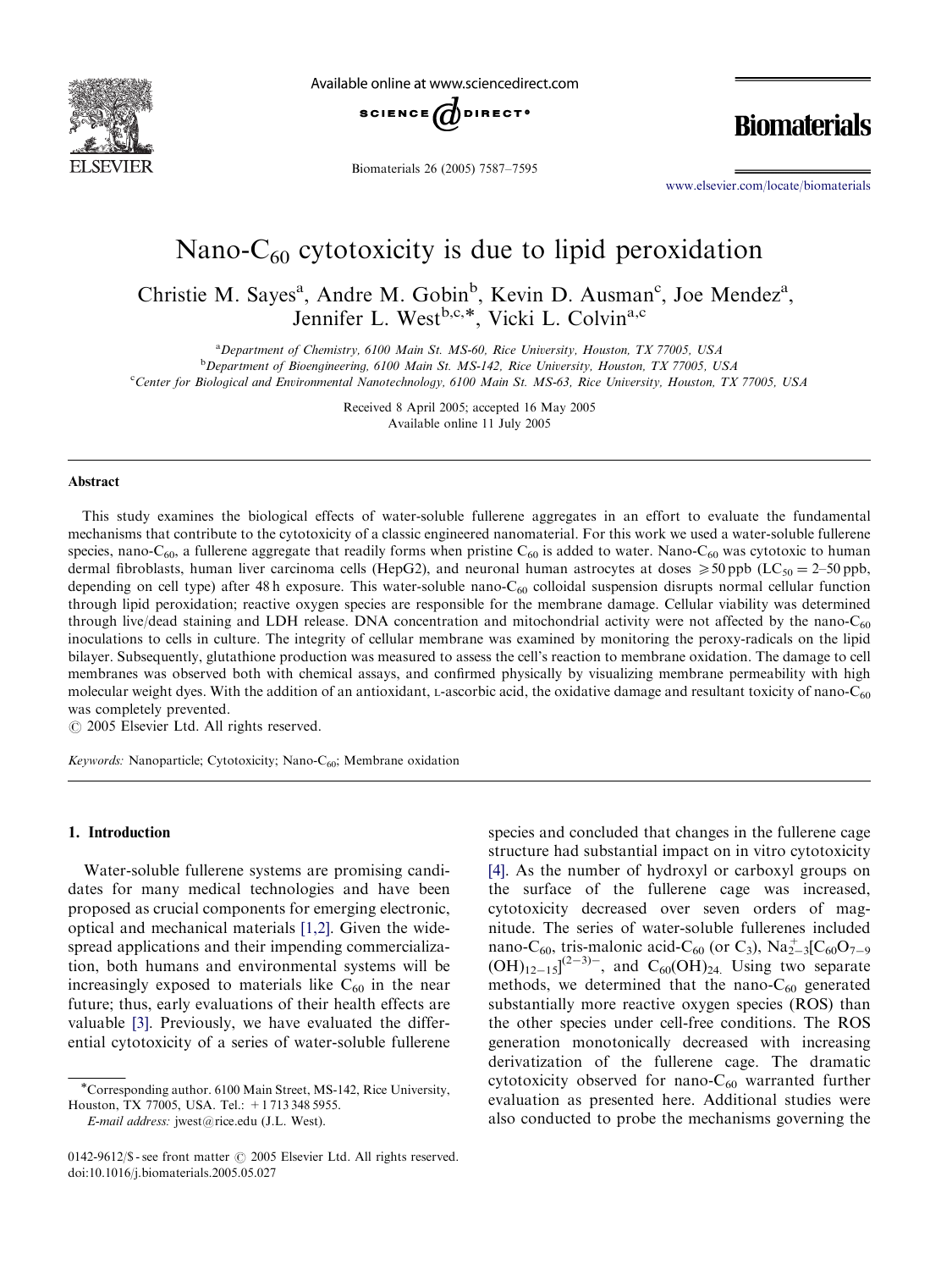cytotoxicity of nano- $C_{60}$  and confirm the importance of oxidation.

Water-soluble fullerene derivatives are most commonly formed by deliberate synthetic methodologies [and](#page-7-0) typically have altered cage chemistry and high ( $>100$  ppm) water solubility. In [con](#page-7-0)trast, the nano-C<sub>60</sub> colloid investigated here is only sparingly soluble; it is produced by the addition of organic soluble  $C_{60}$  to water [5–8]. The same substance is also found when solid  $C_{60}$  is stirred in tap water for 2 months [9]. Because of i[ts ease](#page-7-0) of formation, and stability in water, nano- $C_{60}$  is likely to be an important form of  $C_{60}$  in natural aqueous systems.

The full characterization of the nano- $C_{60}$  water suspension is published in two separate reports [4,10]. Proof of the presence of  $C_{60}$  in the aqueous suspension include electron diffraction via cryo-TEM, chromatographic profiles and signature spectroscopic peaks identify the presence of  $C_{60}$  in the aqueous solution. In addition, microscopy images show the size, shape and crystallinity of the  $C_{60}$  colloids. While the method of nano- $C_{60}$  preparation may leave intercalated THF, mass spectroscopy and liquid chromatography prove that more than 90% by weight of the suspension is  $C_{60}$ , i.e.  $10\%$  of the suspension is residual solvent. Viability controls confirm that this residual solvent does not contribute to cell death or generation of ROS. The structural of the nano- $C_{60}$  colloid consists of a pristine  $C_{60}$  core (of 10–1000  $C_{60}$  molecules, depending on size of crystal) surrounded by a low derivatized  $C_{60}$  layer that forces the aggregate to be miscible in the aqueous phase. The extent of the derivatization is 3 groups or less, composed of either hydroxylated or oxidized fullerenes (confirmed by nuclear magnetic resonance and Fourier transform infrared spectroscopy). The negative surface charge of the aggregate is further evidence of a hydrophilic surface derivation. Because of this low degree of derivatization, we cannot fully identify the exact chemical composition of these groups.

Previous reports by Oberdorster suggest the brain and liver of largemouth bass produce changes in glutathione production once exposed to nano- $C_{60}$ . Therefore, we hypothesize that the human cell lines hDF, Human liver carcinoma cells (HepG2), and NHA might be affected by nano- $C_{60}$ . More specifically, within these cell lines, we concentrated on examining the effect of nano- $C_{60}$  on the membrane of the cell, since we previously reported that nano- $C_{60}$  produces oxygen radicals in water.

#### 2. Materials and methods

All chemicals were purchased through Sigma Aldrich at highest purity unless otherwise stated and experiments were performed minimally in triplicate. Data are presented as mean  $\pm$  standard deviation, and a student's *t*-test was used to determine significance.

#### 2.1. Nano- $C_{60}$  preparation

 $C_{60}$  was suspended in water using the method of Deguchi et al. [7]  $C_{60}$  (99.5%, MER Corporation), was dissolved in tetrahydrofuran (THF, Fisher Scientific) at a concentration of 100 mg/L. The solution was sparged with nitrogen and stirred overnight in the dark. The solution was then filtered through a 0.22 µm nylon filter (Osmonics, Fisher Scientific). MilliQ water was added to an equal volume of  $C_{60}$  in THF at a rate of  $1 L/$ min. This solution was evaporated to eliminate the THF using a rotary evaporator (Buchii). Mass spectroscopy of solvent after this procedure finds no residual THF in solution. A 1 L mixture was evaporated to 450 mL, refilled to 550 mL with MilliQ water, and then again evaporated to 450 mL. The volume was adjusted to 550 mL again, and then evaporated to 500 mL. This final solution was stored overnight and then filtered through a  $0.22 \mu m$  nylon filter to yield a suspension of aggregated  $C_{60}$  in water referred to as nano- $C_{60}$ .  $C_{60}$ (OH)<sub>24</sub> was obtained from MER Corporation at 99.8% purity.

#### 2.2. Cytotoxicity/viability

Human dermal fibroblasts (HDF) (Cambrex) were cultured in Dulbecco's Modification of Eagles Media (DMEM) with  $10\%$  fetal bovine serum and  $2 \text{ mm}$  L-glutamine,  $100 \text{ U/mL}$ penicillin, and  $1 \mu g/mL$  and streptomycin. HepG2 (American Type Culture Collection) were cultured in minimal essential media (MEM) with 10% fetal bovine serum and 2 mm Lglutamine,  $100 \text{ U/mL}$  penicillin, and  $1 \mu\text{g/mL}$  and streptomycin. Neuronal human astrocytes (NHA) (Cambrex) were cultured in Astrocyte Basal Medium  $(ABM<sup>TM</sup>)$  derived from MCBB131 classical media with 10% fetal bovine serum and 1.5% rhEGF, 2.5% insulin, 1% ascorbic acid, 1% gentamicin sulfate and amphotericin-B, and 10% L-glutamine. For all three cell types, passage numbers 2–10 were used in the experiments.  $5 \mu L$  calcein AM and  $20 \mu L$  ethidium homodimer (Molecular Probes) in 10 mL phosphate buffer solution were used to determine cell viability following 48 h exposure to fullerenes. Fullerenes (nano- $C_{60}$ ) suspended in ultrapure water and sterilized via filtration  $(0.22 \,\mu\text{m})$  were added to cells, grown in 24 well plates, at concentration of 0.24, 2.4, 24, 240 and 2400 ppb. For each experiment, the viability of untreated HDF, HepG2, and NHA cells, as well as cells treated with phosphate buffered saline (PBS) solution, was evaluated as well. Cell viability was evaluated via fluorescence microscopy (Zeiss Axiovert 135). The experiment was repeated six times.

#### 2.3. Lactate dehydrogenase release

The release of lactate dehydrogenase (LDH) was also monitored over the nano- $C_{60}$  concentration range described above. Cells (HDF, HepG2, NHA) were seeded in 24-well plates, exposed to nano- $C_{60}$ , [and in](#page-7-0)cubated for 48 h. After incubation, the cell media was transferred to 15 mL centrifugation tubes (total volume 4 mL) and were centrifuged at 300g for 4 min. The media was decanted and analyzed for LDH release as previously described [11,12]. Upon addition of assay solutions, the media was protected from the light for 30 min. During this inoculation time, NAD is reduced to NADH using the LDH released in the medium.  $400 \mu L$  of  $1 \text{ N}$  HCl was then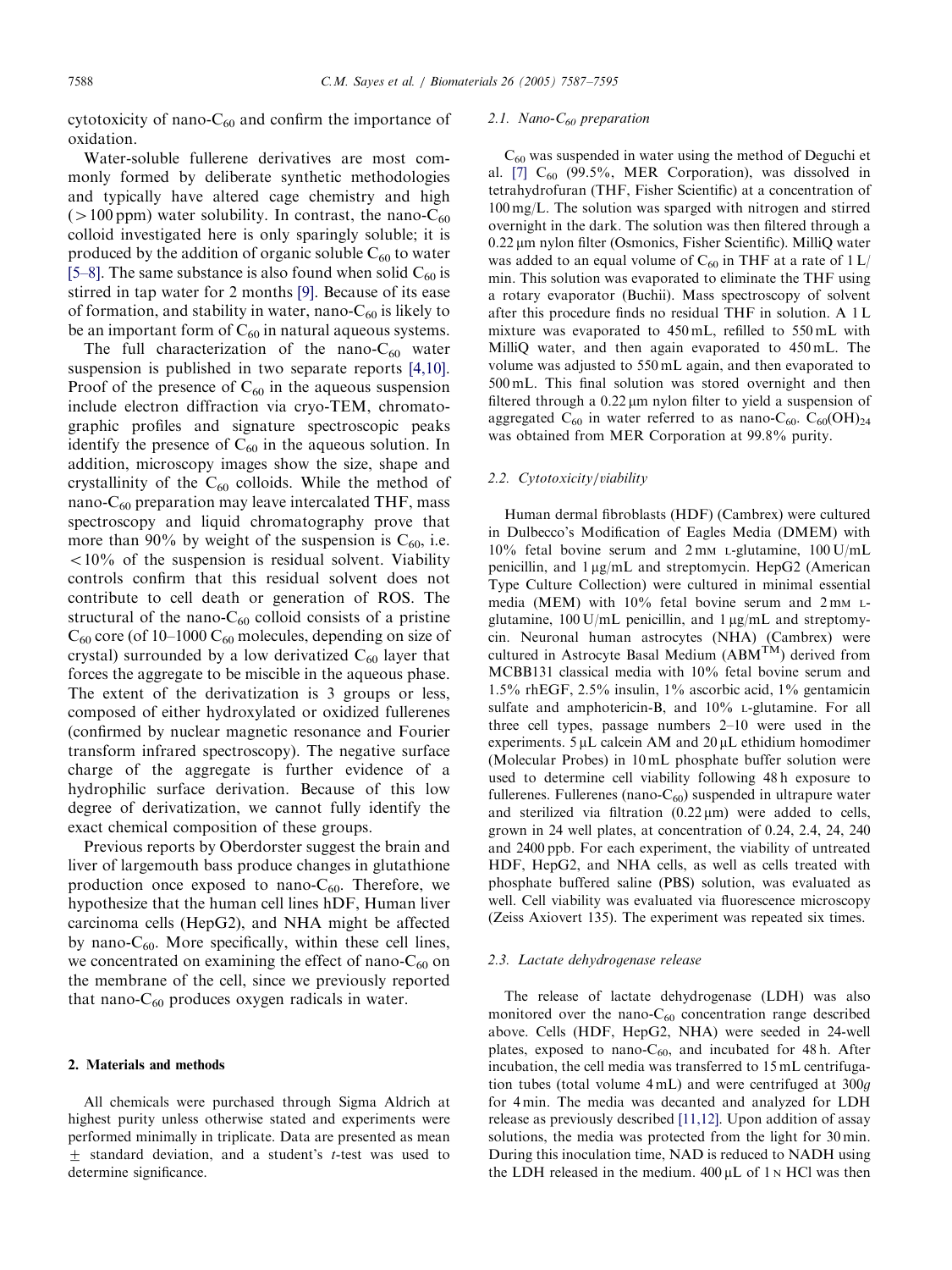added to each sample to terminate the reduction of NADH. The resulting absorbance was measured at 490 nm.

#### 2.4. Mitochondrial activity

The 1-(4,5-dimethylthiazol-2-yl)-3,5-diphenylformazan (MTT) assay (Sigma) was used to evaluate mitochondrial activity [13]. Cells, grown in 24-well plates, were exposed to fullerenes as described above. After  $48 h$ ,  $150 \mu L$  of MTT (5 mg/mL) was added to each well and incubated for 4h. Afterwards,  $850 \mu L$ of the MTT solubilization solution (10% Triton X-100 in 0.1 <sup>N</sup> HCl in anhydrous isopropanol) was added to each well. The 24-well plate was gently mixed on a gyratory shaker to solubilize the formazan crystals. After solubilization in acidic isopropanol, the product was quantified by measuring absorbance at 570 nm.

#### 2.5. DNA content

Using the fluorescent DNA-binding dye PicoGreen<sup>®</sup> (Molecular Probes), the concentration of DNA in normal HDF, HepG2, and NHA cells and cells dosed with 240 ppb nano- $C_{60}$  was measured. A TE buffer solution (10 mm Tris-HCl, 1 mm EDTA, pH 7.5) was used to prepare the Pico-Green<sup>®</sup> dsDNA quantitation solution. An equal volume of the PicoGreen® quantitation solution was added to each HDF, HepG2, and NHA lysed sample solution. After 5 min of incubation, absor[bance w](#page-7-0)as measured using a spectrofluorometer (excitation 480 nm, emission 520 nm). A standard curve  $(1 \text{ ng/mL}-1 \text{ ng/mL})$  was made using a DNA stock solution. Total protein was measured in cellular homogenates using the Bradford method [14,15], and DNA content was normalized to protein content.

#### 2.6. Permeability of the plasma membrane

The integrity of the plasma membrane was examined by monitoring the uptake of fluorescein-derivatized dextrans (Molecular Probes) of increasing molecular weights (10,000–500,000 Da). Cells were treated with fullerenes as described above. After cells were washed with phosphatebuffered saline (PBS, pH 7.4), 2.5 mg/mL dextran was added to each well and then incubated at  $37 \degree C/5\%$  CO<sub>2</sub> for 30 min. Cells were washed with PBS then fixed with 5% glutaraldehyde (Sigma) and observed via fluorescent and phase contrast microscopy (Zeiss Axiovert 135).

## 2.7. Lipid peroxid[atio](#page-7-0)n

Lipid peroxidation was measured in HDF, HepG2, and NHA cells using the thiobarbituric acid (TBA) assay for malondialdehyde [16] and normalized to total protein. Cells were homogenized in 50 mm HEPES-buffered saline (pH 7.2) with 0.1 mm phenylmethanesulfonyl fluoride (PMSF) using a glass tissue tearor. The homogenate was centrifuged at 14,000g for 5 min. 1.4 mL of 0.02% butylated hydroxytoluene (BHT) and  $0.375\%$  TBA were incubated with  $100 \mu L$  of each homogenate for 15 min at 100 °C. The samples were cooled, centrifuged (5900g for 5 min), and the appearance of malondialdehyde was measured in the supernatant at 532 nm and

compared to a standard curve containing  $0-3.2 \mu$ M malondialdehyde. Total protein was measured in tissue homogenates using the Bradford method [14,15] and lipid peroxidation was normalized to protein content.

T[o co](#page-7-0)nfirm the evidence of lipid peroxidation, HDF, HepG2, and NHA cells were dosed with the nano- $C_{60}$  solution as described above; and C11-BODIPY<sup>581/591</sup> (Molecular Probes) was used to monitor lipid peroxidation in cultured cells [17]. This lipophilic fluorophore changes its fluorescence when it interacts with peroxyradicals. The oxidation of C11- BODIPY<sup>581/591</sup> was evaluated via fluorescence microscopy (Zeiss Axiovert 135). The degree of peroxidized lipids was quantified by spectrometrically measuring the loss of red fluorescence and gain of green fluorescence (Molecular Devices SpectraMax  $Plus^{384}$ ).

#### 2.8. Glutathione production

Glutathione production was monitored for HDF, HepG2, and NHA cells exposed to nano- $C_{60}$  at varying concentrations (0.24–2400 ppb). Control cells were treated with an equivalent volume of MilliQ water. After 48 h, cells were homogenized in 5% sulfosalicylic acid (SSA) via glass tissue tearor. The homogenate was centrifuged at 14,000g for 5 min. After 10 min incubation at  $37^{\circ}$ C,  $15 \mu$ L of  $50 \text{ U/mL}$  glutathione reductase was added to each sample. Absorbance at 412 nm was then measured. Glut[athione](#page-7-0) standards  $(0-4 \mu M)$  with  $100 \mu L$ NADPH, 15 µL 5,5'-dithiobis(2-nitrobenzoic acid) (DTNB), and  $25 \mu L$  SSA were evaluated similarly for comparison. Total protein was measured in tissue homogenates using the Bradford method [14,15] and total glutathione was normalized to protein content.

## 2.9. Addition of ascorbic acid

A 1mM L-ascorbic acid solution was prepared. HDFs were incubated in appropriate media and inoculated with 60 µL of  $50 \text{ mg/L}$  nano-C<sub>60</sub>, as described above. After  $40 h$ ,  $240 \mu L$  of 1 mm L-ascorbic acid was added to the HDFs. 8 h later, the lipid peroxidation assay was performed as described above.

#### 3. Results

Cell viability was determined following 48 h exposure to fullerenes. We previously fou[nd tha](#page-3-0)t LDH release does not occur at 1, 12, or 30 h after inoculation with the nano- $C_{60}$ . For this reason, all LDH measurements were performed after 48 h. The  $LC_{50}$  values, determined from the dose response curves shown in Fig. 1, are as follows: for the HDF cells, 20 ppb; for HepG2, 50 ppb; and for NHA cells, 2 ppb. Since substantial cytotoxicity was observed for nano- $C_{60}$ , the mechanisms by which nano- $C_{60}$  damages cells in culture were examined. Using the MTT assay, we found that mitochondrial activity was unchanged. Using the PicoGreen<sup>®</sup> DNA assay, we determined that there was no difference in DNA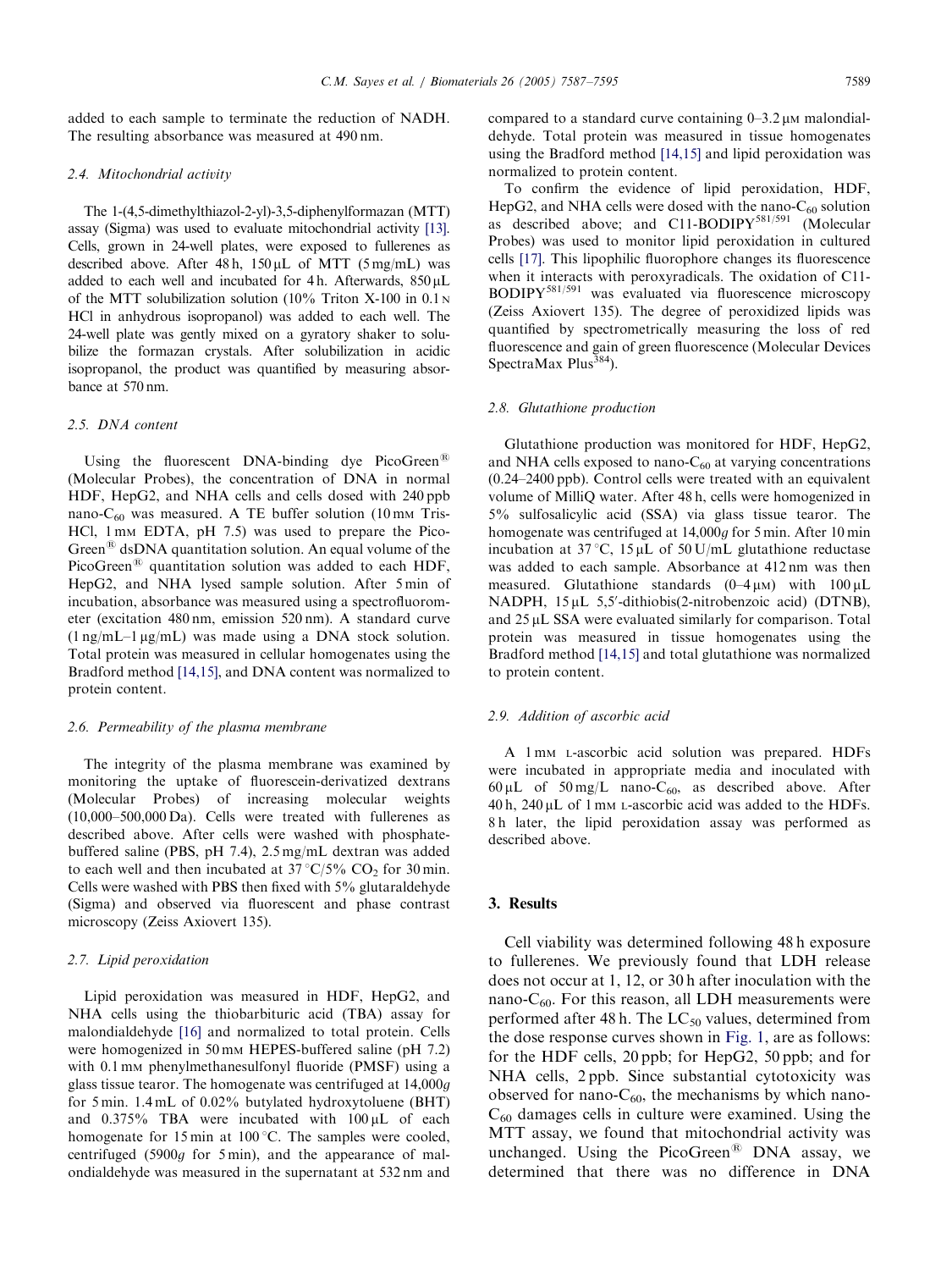<span id="page-3-0"></span>

Fig. 1. The response of aggregated water-soluble fullerene species on HDF, HepG2, and NHA are dependant on nanoparticle dose and surface chemistry. All assays were performed in culture. (A) The dose response curve of the nano-C<sub>60</sub> species on ( $\blacksquare$ ) HDF, ( $\bullet$ ) HepG2, and ( $\blacktriangle$ ) NHA cells. A non-linear curve fit was applied to three separate data sets. For some data points, the symbol is too large for errors bars to be seen. (B) Death of HDF, HepG2, and NHA cells via nano-C<sub>60</sub> was confirmed with the lactate dehydrogenase release. Dextran fluorescein (500,000 kDa) was added to (C) normal healthy cells and (D) cells dosed [with 10 p](#page-4-0)pm nano- $C_{60}$ . Part C shows data for HDF cells only.

concentration on a per cell basis between controls or cells exposed to 2400 ppb nano- $C_{60}$  (Fig. 2).

In the presence of nano- $C_{60}$ , there appears to be significant membrane disruption. The membrane permeability was evaluated for HDF, HepG2, and NHA cells using fluorescent dextrans. Results for all three cell lines show that cells grown under normal conditions, without the addition of the fullerene species, uptake of fluorescent dextran was only observed with the smallest (10 kDa) dye. However, the cells dosed with 240 ppb nano- $C_{60}$  were permeable to the 10, 70, and 500 kDa dyes  $(Fig. 1)$ .

Membrane oxidation was qualitatively examined using two separate methodologies. In the first method, lipid peroxidation was indirectly measured by monitoring the production of MDTA from the oxidation of malondialdehyde in the presence of cells in culture. A gradual increase [of MDT](#page-4-0)A, which corresponds to an increase of peroxyradicals on membranes, was observed for cells dosed with 0.24–4.8 ppb; and a dramatic incre[ase of M](#page-4-0)DTA was observed for cells dosed with 240 and 2400 ppb (Fig. 3a). Additionally, the concentration of glutathione, a natural-occurring antioxidant, noticeably increases at the 240 ppb nano- $C_{60}$  concentration (Fig. 3b) in HDF, HepG2, and NHA cells. We believe this demonstrates an increase in glutathione synthesis by the cells in response to oxidative stress. The

[cells c](#page-5-0)ould be exporting oxidized glutathione to the media, as well as synthesizing intracellular reduced glutathione.

Further evidence of lipid peroxidation is shown in Fig. 4. The s[econ](#page-7-0)d method of detecting lipid peroxidation utilizes the lipophilic fluorescent dye C11-BODI- $PY^{581/591}$ . This fluorescence assay was developed for localization and quantification of lipid oxidation in living cells [17]. The oxidative sensitivity of C11-  $BODIPY^{581/591}$  provides indication that conditions favoring oxidation of the dye exist at the surface of the membrane. [Onc](#page-7-0)e oxidized, the fluorescence of this dye shifts from red to green. The probe incorporates readily into cellular membranes and is about twice as sensitive to oxidation compared to probes such as cisparinaric acid [18]. Using confocal microscopy, the oxidation of C11-BODIPY $^{581/591}$  can be visualized at the cellular level. Over time, in the presence of normal cellular membranes, the C11-BODIPY<sup>581/591</sup> fluorophore maintained red fluorescence (610 nm) with no green fluorescence (510 nm). However, in the presence of nano- $C_{60}$ , the BODIPY fluorophore decreased in red fluorescence and increased in green fluorescence, indicating membrane oxidation.

In an additional set of studies, L-ascorbic acid was added to the cells during exposure to nano- $C_{60}$  as a test to determine if the oxidative damage to HDFs could be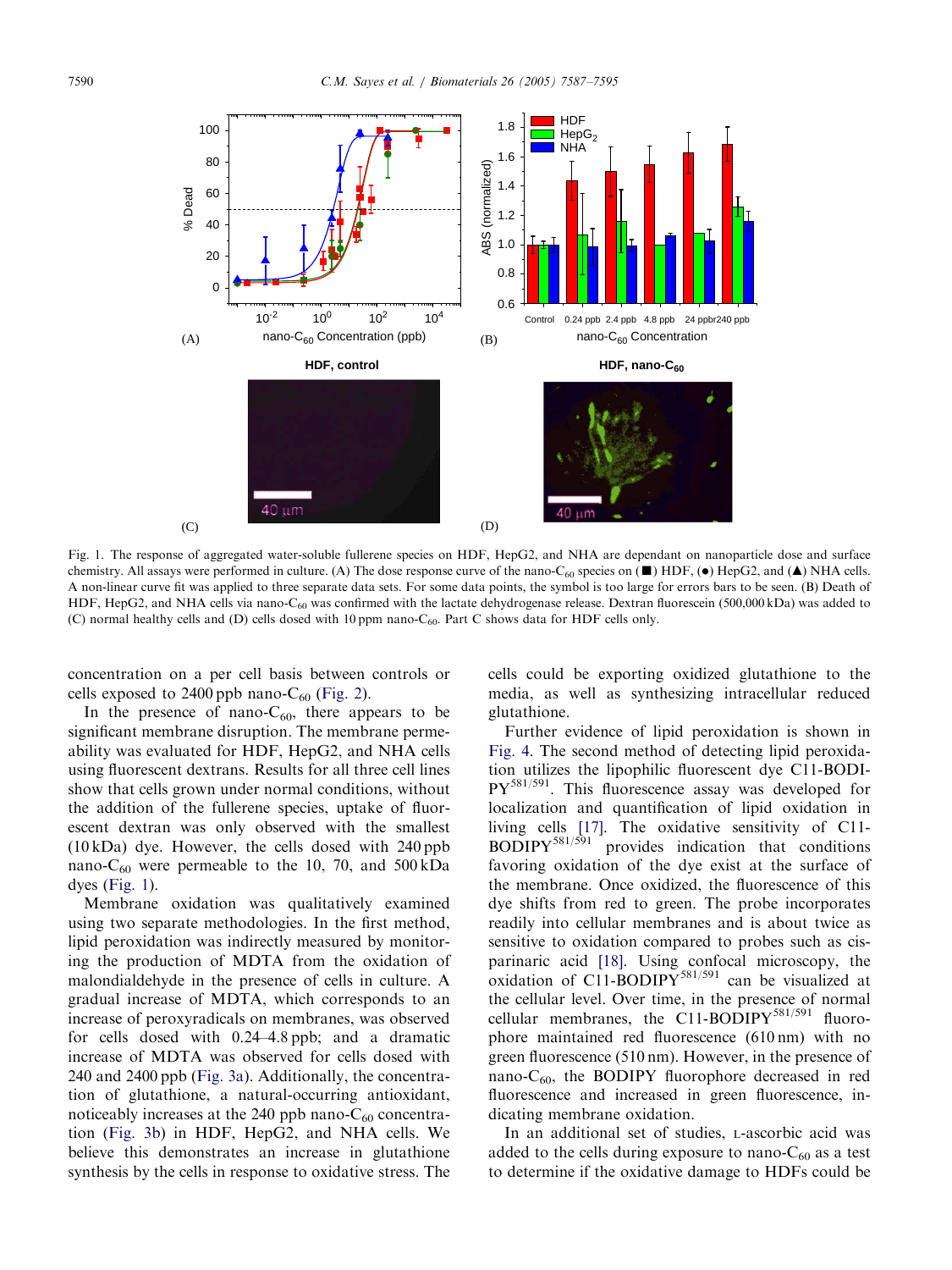<span id="page-4-0"></span>

Fig. 2. Nano- $C_{60}$  does not disrupt the mitochondrial activity or DNA concentration of HDF, HepG2, and NHA. (A) The concentration of mitochondrial dehydrogenase does not increase as nano- $C_{60}$  concentration increases. (B) Also, the concentration of DNA in HDF, HepG2, and [NHA ce](#page-6-0)lls before dosing is equivalent to DNA in cells after dosing and fits within the standard curve. All cells were seeded at 70% confluency. Cells were exposed to nano- $C_{60}$  for 48 h.

prevented (Fig. 5). After 48 h, the cells were monitored for viability and lipid peroxidation. Results show that no oxidative damage occurred when both nano- $C_{60}$  and L-ascorbic acid was added to HDF cells. Further, cell viability was unchanged from controls when cells were treated with both nano- $C_{60}$  and L-ascorbic acid.

## 4. Discussion

We investigated the effect of water-soluble fu[ller](#page-7-0)ene aggregates, nano- $C_{60}$ , on HDF, HepG2, and NHA cells in culture. Nano- $C_{60}$  demonstrated significant toxicity in previous cell culture studies, while a highly hydroxylated, water-soluble fullerene,  $C_{60}(OH)_{24}$  did not [4]. In these studies, we have determined that lipid peroxida-



Fig. 3. The proposed mechanism in which nano- $C_{60}$  disrupts normal cellular function. The oxy-radical produced from the solvent extraction of  $C_{60}$  from the organic solvent to water attacks the lipid bilayer of the cytoplasmic membrane, producing a peroxyradical resulting in holes in the bilayer. There is no indication of protein oxidation in any cell lines. (A) However, HDF, HepG2, and NHA cells exhibit a hysteretic lipid peroxidation curve in the form of eventual increase in  $\mu$ M MDTA concentration. (B) However, with the addition of ascorbic acid to the system, lipid peroxidation is prevented. In addition, the glutathione production also dramatically increases at the 240 ppb mark for the dermal and liver carcinoma, and astrocyte cell lines.

tion and resultant membrane damage are responsible for the cytotoxicity of nano- $C_{60}$ . In addition, the oxidative damage and toxicity of nano- $C_{60}$  were prevented by addition of L-ascorbic acid to the culture medium as an antioxidant.

Our findings on derivatized fullerenes agree with previous studies already established in the literature, but add additional insight into the mechanisms that dictate the differential cytotoxicity of various water-soluble fullerene species. This is the first study that investigates the interaction of nano- $C_{60}$  with human cells in culture. Further, the few cell culture experiments involving other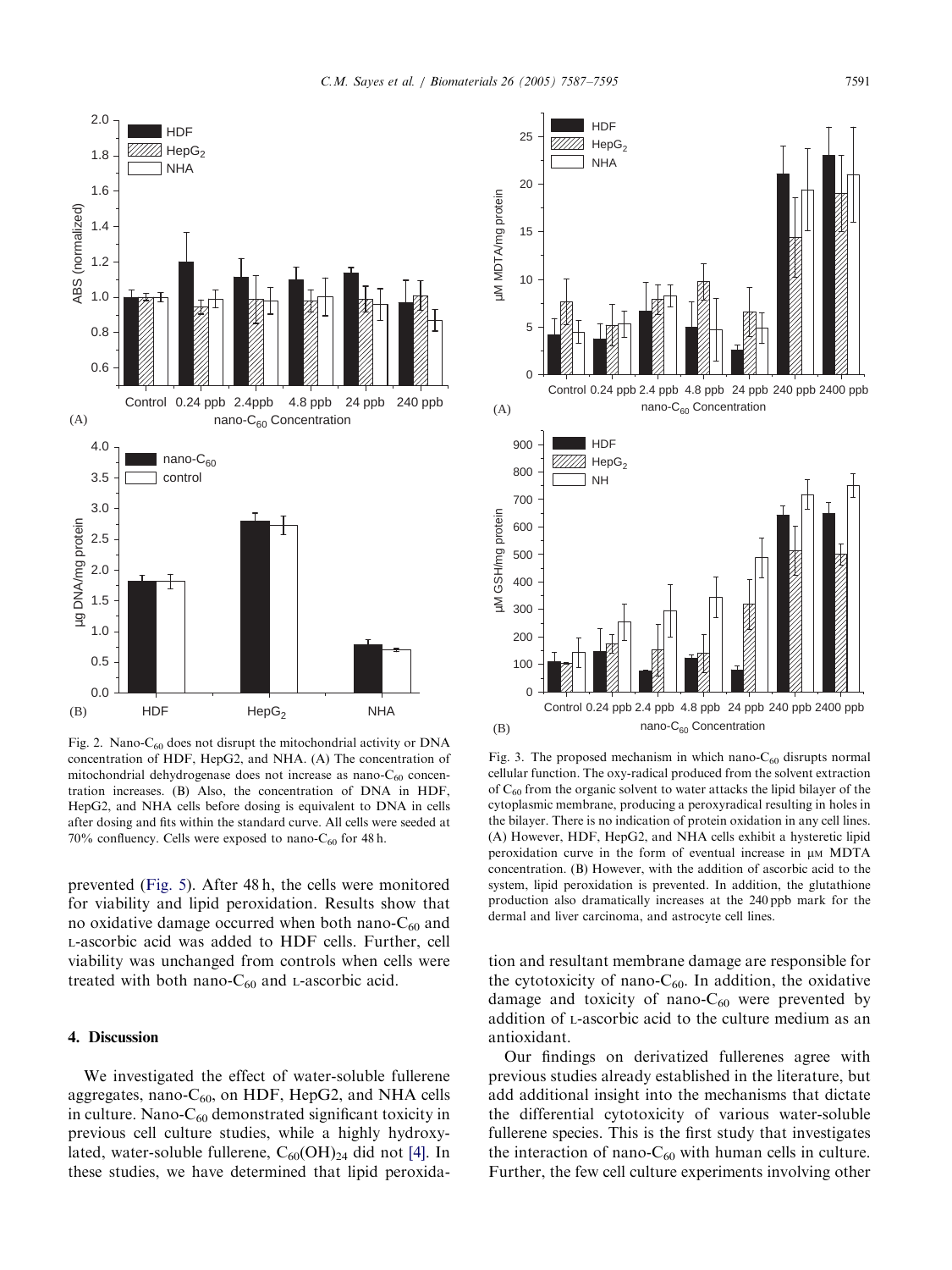

Fig. 4. The peroxidation of the lipid bilayer of cells inoculated with nano-C<sub>60</sub>: HDF (top), HepG2 (middle), and NHA (bottom). The oxidation of C11-BODIPY<sup>581/591</sup> fluorophore is monitored simultaneously at 510 nm and 610 nm. Red fluorescence ( $\blacksquare$ ) 581/610 nm; green fluorescence ( $\bullet$ ) 484/ 510 n[m. Arrows in](#page-7-0)dicate points of nano- $C_{60}$  inoculation.

types of nanoparticles, metal oxides and quantum dots, have identified particles within or around the mitochondria [4,19–21]. We have found that the water-soluble fullerene nanoparticles used in this study do not affect mitochondrial activity, but have not specifically [eval](#page-7-0)uated intracellular localization of the nano- $C_{60}$ .

Our observation of membrane oxidation is not unexpected given that ROS have been observed in [aqueou](#page-7-0)s solutions of water-soluble fullerenes [22]. However, our cytotoxicity is several orders of magnitude higher than that seen for other forms of fullerenes including  $C_3$ ,  $C_{60}(OH)_{12}$ , and  $C_{60}(OH)_{18-25}O_{3-7}$ [23–25]. We believe that the difference can be accounted for by the substantial fraction of pristine  $C_{60}$  in the interior of the nanocrystalline aggregates. In its underivatized form,  $C_{60}$  has a very high reduction potential and would be a good electron acceptor in biological media.

These [da](#page-7-0)ta unambiguously show that membrane oxidation occurs in a wide variety of cell lines when exposed to nano- $C_{60}$ . Given our prior data in cell free systems [4], which show these species capable of generating supero[xide an](#page-7-0)ions, we speculate that nano- $C_{60}$  itself is the origin of the oxygen radicals, and hence a prooxidant. This behavior is distinctive from the antioxidant behavior found for other types of watersoluble fullerenes [26–33]. We can reconcile these two observations by first realizing that the chemical structure of nano- $C_{60}$  is different from intentionally water solubilized materials. This should lead to different

<span id="page-5-0"></span>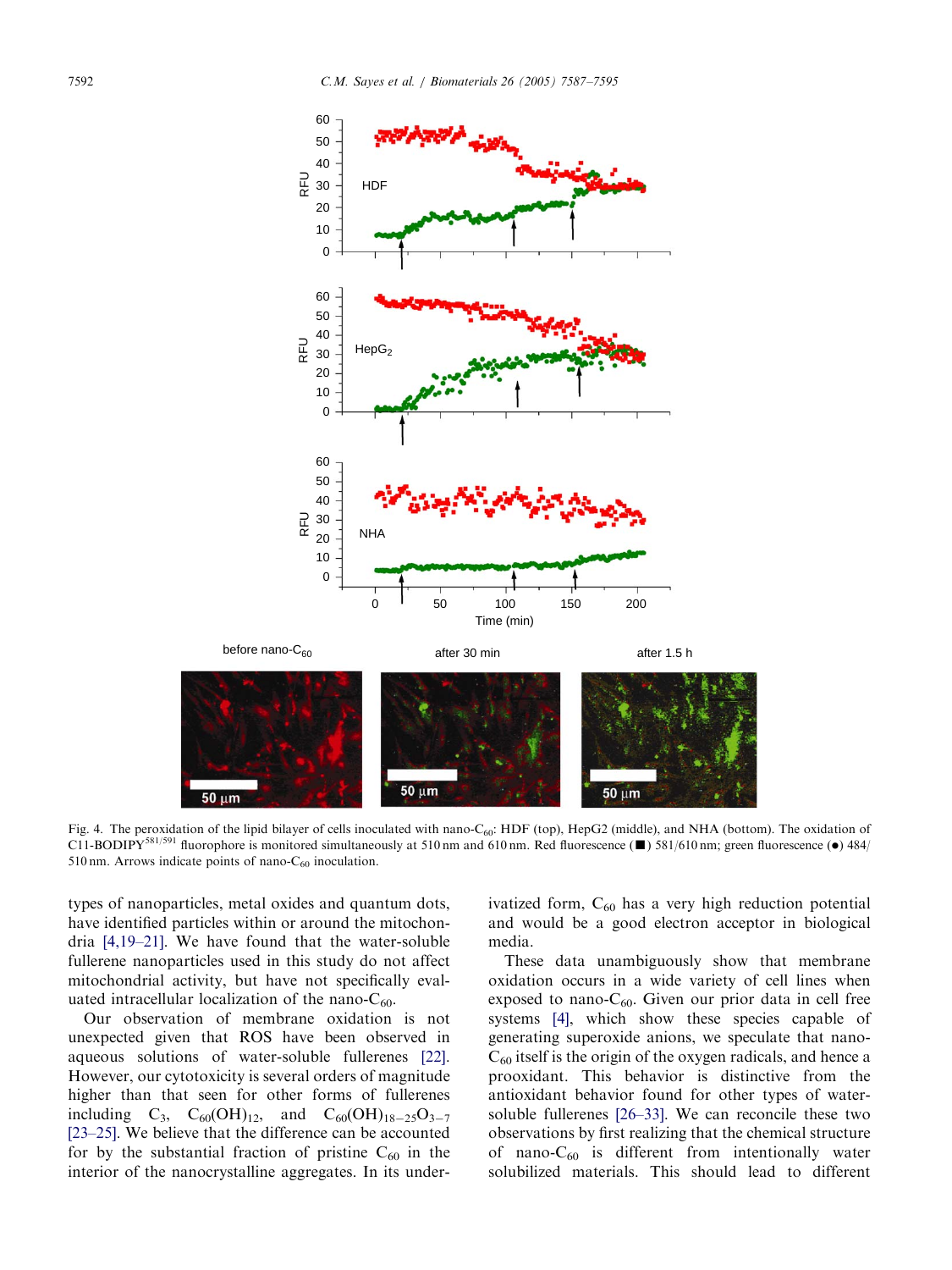<span id="page-6-0"></span>

Fig. 5. Lipid peroxidation prevention and ascorbic acid toxicity. (A) MDTA does not increase at the 240 and 2400 ppb nano-C<sub>60</sub> concentration when equal amounts of L-ascorbic acid is added to the cells. (B) Cell viability was determined in control cells, cells dosed with 240 ppb L-ascorbic acid, 240 ppb nano-C<sub>60</sub>, and L-ascorbic acid/nano-C<sub>60</sub>. (Bottom) Fluorescent micrographs of the viability of cells dosed with ascorbic acid, nano-C<sub>60</sub>, and ascorbic acid/nano- $C_{60}$ .

chemical pro[perties, such](#page-7-0) as oxidant behavior in biological systems. Additionally, we note that many common antioxidants, including nitric oxide and vitamin E, will also act as pro[oxidant](#page-7-0)s in certain biological environments [26,28–31,33].

Antioxidants, such as  $\alpha$ -tocopherol, uric acid and Lascorbic acid, typically prevent cellular damage that is caused by oxygen radicals [27,32]. With the addition of the antioxidant, L-ascorbic acid, the oxidative damage caused by ROS associated with the nano- $C_{60}$  suspension was eliminated. In most of our experiments, the cell culture media itself contains antioxidants at relatively low concentrations. It may be that peroxidative processes begin at time zero, and that it takes more than 30 h to deplete the antioxidants in the cell culture media. In this interpretation, protection is extended beyond 48 h when L-ascorbic acid is added. Additional ascorbic acid is needed to protect the astrocytes, which are lipid rich cells. NHA were grown in media containing 1% ascorbic acid which protects these cells from oxidative stress generated during normal incubation. This initial concentration of L-ascorbic acid is substantially lower than the L-ascorbic acid added during the 48 h of nano- $C_{60}$  exposure.

To date, there have no reports on long-term exposure to engineered nanomaterials, including fullerenes or fullerene derivatives. The only in vivo studies have

focused on the sh[ort-t](#page-7-0)erm effects of nanomaterials instilled into the lungs of rodents. In that work carbon nanostructures, single-walled carbon nanotubes, were found to aggr[egate aft](#page-8-0)er exposure and apparently could clog small airways [21]. Additionally, short-term exposure of fullerenes with 2 or more covalently bonded water-solubilizing groups to cells in culture has also been reported [34–43].

 $C_{60}$  is alternately described in the literature as a nanomaterial and as a molecule. However, nano- $C_{60}$ , a crystalline aggregate, is clearly an example of an engineered nanomaterial. Because of its size, a nanoparticle is potentially biologically active and could disrupt normal cellular processes; therefore, it is important to examine the potential biological effects of nanoparticles on the cellular level. This study, as well as our previous work, de[mon](#page-7-0)strates that the biological behavior of nanoscale structures differs from both molecules and bulk materials, much in the same way that these materials exhibit unique chemical, physical and electronic properties [4].

## 5. Conclusion

The response of a cell to a nanomaterial can aid in the evaluation of the material for medical applications and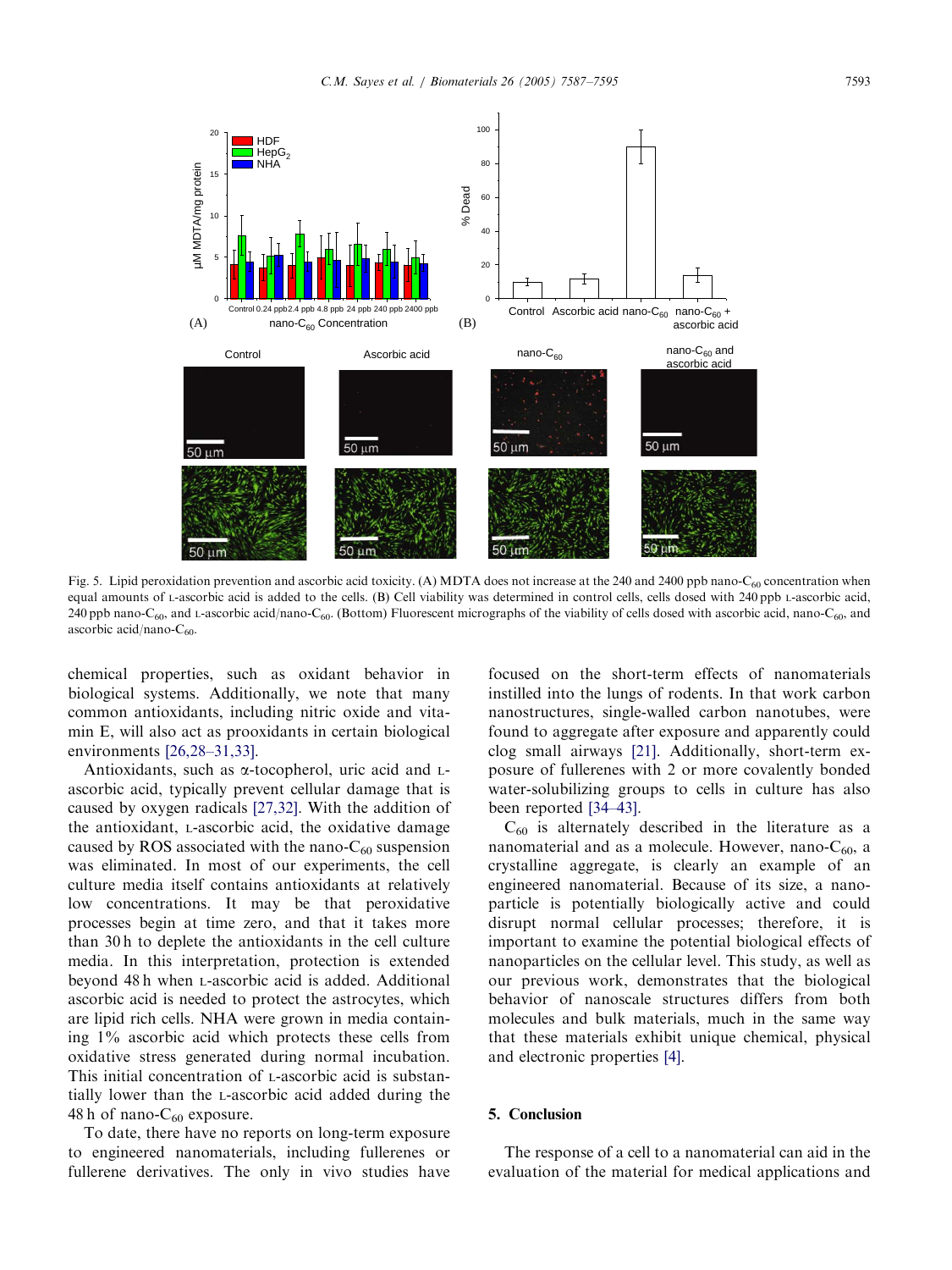<span id="page-7-0"></span>environmental fate. Given the enormous range of nanoparticle types, morphologies and surface chemistries, as well as the uncertain form of nanoparticles in future applications, toxicological testing that only provides a measure of hazard is not useful. Instead, toxicology in this emerging area must provide a basis for predicting systematically how a nanoparticle's biological behavior relates to its structure, composition and morphology. In vitro testing provides a cost-effective means for such studies, and as this report illustrates, cell culture experiments are well suited for developing mechanistic models to inform material development. We hope this work will set a standard for future efforts to characterize the environmental and health impacts of other classes of engineered nanoparticles. Ultimately, such proactive environmental and toxicological studies will be vital to ensure the nanomaterials design process yields both effective and safe technologies.

### Acknowledgements

We thank Marcella Estrella for technical assistance with the cell cultures; Prof. Jane Grande-Allen for instrument use; and John D. Fortner, Delina Lyon, and Adina M. Boyd for supplying the nano- $C_{60}$  sample. This work was financially supported by the Center for Biological and Environmental Nanotechnology (NSF EEC-0118007).

#### References

- [1] Da Ros T, Prato M. Medicinal chemistry with fullerenes and fullerene derivatives. Chem Commun 1999;8:663–9.
- [2] Da Ros T, Spalluto G, Boutorine A, Prato M. Fullerene derivatives as potential DNA photoprobes. Aust J Chem 2001;54:223–4.
- [3] Colvin VL. The potential environmental impact of engineered nanomaterials. Nat Biotechnol 2003;21:1166–70.
- [4] Sayes C, Fortner J, Lyon D, Boyd A, Ausman K, Tao Y, Sitharaman B, Wilson L, West J, Colvin VL. The differential cytotoxicity of water soluble fullerenes. Nano Lett 2004;4:1881.
- [5] Andrievsky GV, Klochkov VK, Karyakina EL, McHedlov-Petrossyan NO. Studies of aqueous colloidal solutions of fullerene C-60 by electron microscopy. Chem Phys Lett 1999;300:392–6.
- [6] Andrievsky GV, Klochkov VK, Bordyuh AB, Dovbeshko GI. Comparative analysis of two aqueous-colloidal solutions of C-60 fullerene with help of FTIR reflectance and UV-Vis spectroscopy. Chem Phys Lett 2002;364:8–17.
- [7] Deguchi S, Alargova RG, Tsujii K. Stable dispersions of fullerenes, C-60 and C-70, in water. Preparation and characterization. Langmuir 2001;17:6013–7.
- [8] Scrivens W, Tour J, Creek K, Pirisi L. Synthesis of 14C-labeled C60, its suspensions in water, and its uptake by human keratinocytes. J Am Chem Soc 1994;116:4517–8.
- [9] Cheng XK, Kan AT, Tomson MB. Naphthalene adsorption and desorption from Aqueous C-60 fullerene. J Chem Eng Data 2004;49:675–83.
- [10] Fortner J, Lyon D, Falkner J, Boyd A, Hotze E, Sayes C, Tao Y, Guo W, Ausman K, Colvin V, et al. C60 in water: nanocrystal formation and biological effects. Env Sci Technol 2005, in press.
- [11] Legrand C. Lactate dehydrogenase (LDH) activity of the number of dead cells in the medium of cultured eukaryotic cells as marker. J Biotechnol 1992;25:231–43.
- [12] Decker T, Lohmann-Matthes M-L. A quick and simple method for the quantitation of lactate dehydrogenase release in measurements of cellular cytotoxicity and tumor necrosis factor (TNF) activity. J Immunol Methods 1988;15:61–9.
- [13] Mossman T. Rapid colorimetric assay for cellular growth and survival: application to proliferation and cytotoxicity assays. J Immunol Methods 1983;65:55–63.
- [14] Stoscheck C. Quantitation of protein. Methods Enzymol 1990;182:50–69.
- [15] Bradford M. A rapid and sensitive for the quantitation of microgram quantitites of protein utilizing the principle of proteindye binding. Anal Biochem 1976;72:248–54.
- [16] Aust S. CRC Handbook of methods for oxygen radical research. Boca Raton, Fl: CRC Press; c1985.
- [17] Pap EHW, Drummen GPC, Winter VJ, Kooij TWA, Rijken P, Wirtz KWA, Op den Kamp JAF, Hage WJ, Post JA. Ratiofluorescence microscopy of lipid oxidation in living cells using C11-BODIPY 581/591. FEBS Lett 1999;453:278–82.
- [18] Drummen GPC, Op den Kamp JAF, Post JA. Validation of the peroxidative indicators, cis-parinaric acid and parinaroyl-phospholipids, in a model system and cultured cardiac myocytes. BBA-Mol Cell Biol Lipids 1999;1436:370–82.
- [19] Derfus AM, Chan WCW, Bhatia SN. Probing the cytotoxicity of semiconductor quantum dots. Nano Lett 2004;4:11–8.
- [20] Shvedova AA, Castranova V, Kisin ER, Schwegler-Berry D, Murray AR, Gandelsman VZ, Maynard A, Baron P. Exposure to carbon nanotube material: assessment of nanotube cytotoxicity using human keratinocyte cells. J Toxicol Env Health-Part A 2003;66:1909–26.
- [21] Warheit DB, Laurence BR, Reed KL, Roach DH, Reynolds GAM, Webb TR. Comparative pulmonary toxicity assessment of single-wall carbon nanotubes in rats. Toxicol Sci 2004;77:117–25.
- [22] Cusan C, Da Ros T, Spalluto G, Foley S, Janto J, Seta P, Larroque C, Tomasini M, Antonelli T, Ferraro L, et al. A new multi-charged C-60 derivative: synthesis and biological properties. Eur J Org Chem 2002;17:2928–34.
- [23] Corona-Morales AA, Castell A, Escobar A, Drucker-Colin R, Zhang LM. Fullerene C-60 and ascorbic acid protect cultured chromaffin cells against levodopa toxicity. J Neurosci Res  $2003.71.121 - 6$
- [24] Dugan LL, Gabrielsen JK, Yu SP, Lin TS, Choi DW. Buckminsterfullerenol free radical scavengers reduce excitotoxic and apoptotic death of cultured cortical neurons. Neurobiol Dis 1996;3:129–35.
- [25] Dugan LL, Turetsky DM, Du C, Lobner D, Wheeler M, Almli CR, Shen CK-F, Luh TY, Choi DW, Lin TS. Carboxyfullerenes as neuroprotective agents. Proc Natl Acad Sci USA 1997;94:9434–9.
- [26] Bowry VW, Ingold KU, Stocker R. Vitamin-E in human lowdensity-lipoprotein—when and how this antioxidant becomes a prooxidant. Biochem J 1992;288:341–4.
- [27] Burton GW, Ingold KU. Autoxidation of biological molecules. 1. The antioxidant activity of vitamin-E and related chain-breaking phenolic antioxidants invitro. J Am Chem Soc 1981;103:6472–7.
- [28] Cillard J, Cillard P, Griffon B, Sinbandhit S, Sergent O, Nitric oxide as antioxidant and prooxidant in iron-mediated oxidative stress. Free Radical Biol Med 2004;36:S51.
- [29] d'Eril GVM, De Luca G, Albertini R. An analogue of vitamin E has either antioxidant or prooxidant activity during oxidation of low-density lipoprotein: a descriptive and mechanistic study. Clin Chem 2001;47:A53.